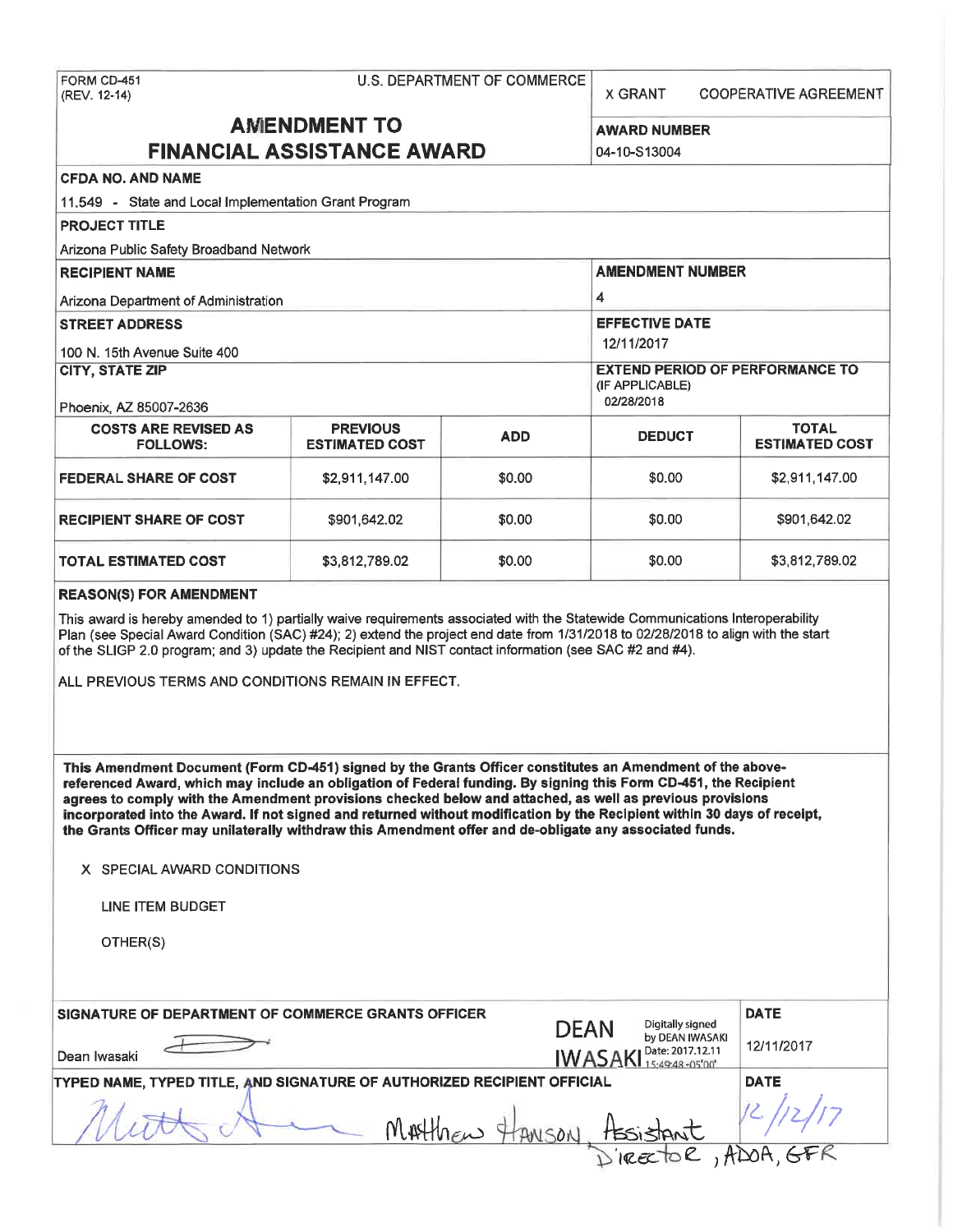Award Number: 04-10-S13004, Amendment Number **4**  Federal Program Officer: Natalie Romanoff Requisition Number: S13004 Employer Identification Number: 866004791 Dun & Bradstreet No: 804545986 Recipient ID: 0410866 Requestor ID: 0410866

#### **Award ACCS Information**

| <b>Bureau</b><br>Code | <b>FCFY</b> | <b>Project-Task</b> | <b>Org Code</b>        | <b>Obj Class</b> | <b>Obligation Amount</b> |
|-----------------------|-------------|---------------------|------------------------|------------------|--------------------------|
|                       | 2013        | 8150000-000         | 11-00-0000-00-00-00-00 | 41-19-00-00      | \$0.00                   |

#### **Award Contact Information**

| <b>Contact Name</b> | <b>Contact Type</b> | Email                   | <b>Phone</b>  |
|---------------------|---------------------|-------------------------|---------------|
| Ms. Karen Ziegler   | Administrative      | Karen.Ziegler@azdoa.gov | (602)542-6032 |
| Ms. Karen Ziegler   | Technical           | Karen.Ziegler@azdoa.gov | (602)542-6032 |

#### **NIST Grants Officer:**

Nuria Martinez 100 Bureau Drive, MS 1650 Gaithersburg, MD 20899-1650 (301) 975-6215

#### **NIST Grants Specialist:**

Samantha Wigglesworth 100 Bureau Drive, MS 1650 Gaithersburg, MD 20899-1650 (301) 975-4166